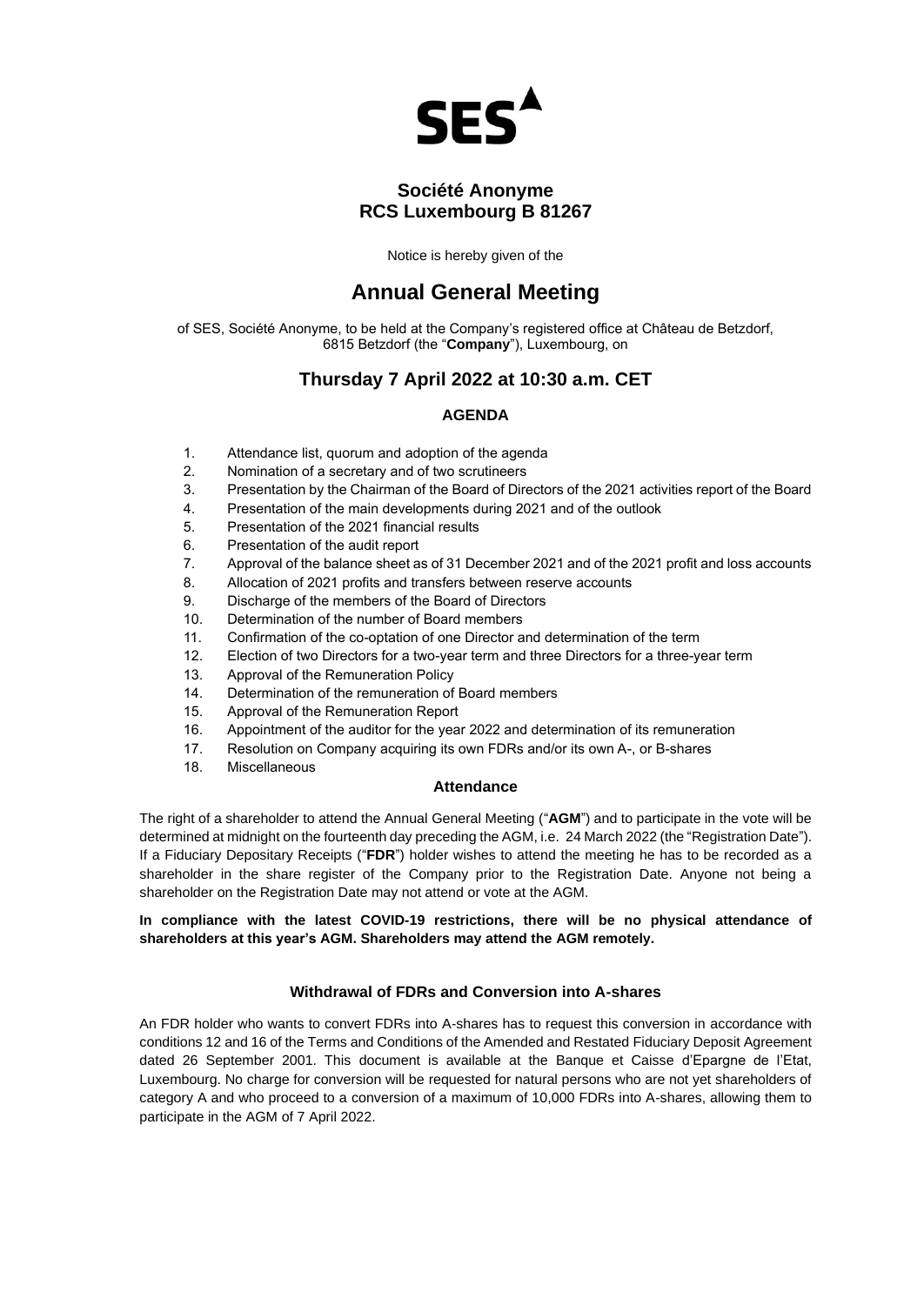The latest date for withdrawing FDRs and converting into A-shares for attendance at the AGM is 24 March 2022 at 4:30 p.m. CET. Shareholders who have converted their FDRs into A-shares prior to that date, will receive a copy of the AGM documents, including the voting certificate and details required to attend this year's AGM remotely. Please feel free to contact Banque et Caisse d'Épargne de l'État, Luxembourg, for further queries in this respect, at the following address: [corporateactions.sec@spuerkeess.lu](mailto:corporateactions.sec@spuerkeess.lu)

#### **Voting instructions**

The FDR holder is entitled, subject to any applicable provisions (e.g. Luxembourg law, articles of association, shareholders' thresholds and concession agreement) to instruct the Fiduciary via his bank as to the exercise of the voting rights by means of a voting certificate available on request at the bank where the FDRs are held.

In order for the voting instructions to be valid, the voting certificate form must be completed and duly signed by the FDR holder or, as the case may be, the beneficial owner. Please feel free to contact Banque et Caisse d'Épargne de l'État, Luxembourg, for further queries in this respect at the following address: [corporateactions.sec@spuerkeess.lu](mailto:corporateactions.sec@spuerkeess.lu)

Upon receipt of the voting certificate on or before the date determined by the Fiduciary (being at the latest 4 April 2022 at 5:00 p.m. CET) with such certification and evidence as requested by the Fiduciary or by the Company, the Fiduciary shall transmit to the Company the relevant certifications and supporting evidence and the Company shall verify whether the relevant holders of FDRs or the beneficial owners thereof would qualify as an A-shareholder of the Company if in lieu of FDRs they would hold the corresponding number of A-shares.

If within eight Luxembourg business days from the receipt of such certification and supporting evidence, the Company has not notified the Fiduciary of its rejection of the request of a holder to exercise its voting rights pertaining to the A-shares underlying its FDRs, the Company shall be deemed to have accepted the relevant voting request.

After receipt of the written approval of the voting request by the Company, the Fiduciary shall vote or cause to be voted in accordance with the instructions set forth in such requests. The Fiduciary may designate and appoint authorized representatives to attend the meeting and vote on behalf of the FDR holders.

The voting instructions are deemed to be irrevocable and definitive 48 hours prior to the time for which the meeting has been convened, i.e. at the latest on 5 April 2022 at 10:30 a.m. CET. If the Fiduciary has not received voting instructions from the FDR holder, the Fiduciary shall be deemed to have been instructed to vote in the manner proposed by the Board of Directors in the relevant meeting.

There will be no vote under item 18. Miscellaneous

#### **Amendments to the Agenda**

One or more shareholders owning together at least 5% of the share capital of SES have the right to add items to the agenda of the AGM and may deposit draft resolutions regarding items listed on the agenda or proposed to be added to the agenda. This request will need to be received at the latest the twenty–second day (i.e. 16 March 2022) preceding the AGM and made in writing via mail (to: SES, attn. Ms Sarah Gavin, Château de Betzdorf, L-6815 Betzdorf, Luxembourg) or e-mail (to: shareholders@ses.com) and will need to include a justification or draft resolution to be adopted at the AGM. The written request will need to include a contact address (mail or e-mail) to which the Company can confirm receipt within 48 hours from the receipt of the request.

At the latest fifteen days (i.e. 23 March 2022) preceding the AGM, the Company will then publish a revised agenda.

#### **Documents made available by SES**

Documents made available by the Company (including the recommendations of the Board of Directors) for the purpose of this meeting may be inspected during normal working hours by the FDR holders at the offices of the Fiduciary, Banque et Caisse d'Épargne de l'État, Luxembourg, Securities Department, 1, rue Zithe, L-2954 Luxembourg, or alternatively at the offices of the Listing Agents, BGL BNP Paribas S.A., 50, avenue J.F. Kennedy, L-2951 Luxembourg and Société Générale, GSSI/GIS/CMO/AGL, 32, rue du Champ de Tir, F-44312 Nantes Cedex 3, and are available on the following websites [www.ses.com](http://www.ses.com/) and [www.spuerkeess.lu/SES](http://www.spuerkeess.lu/SES)